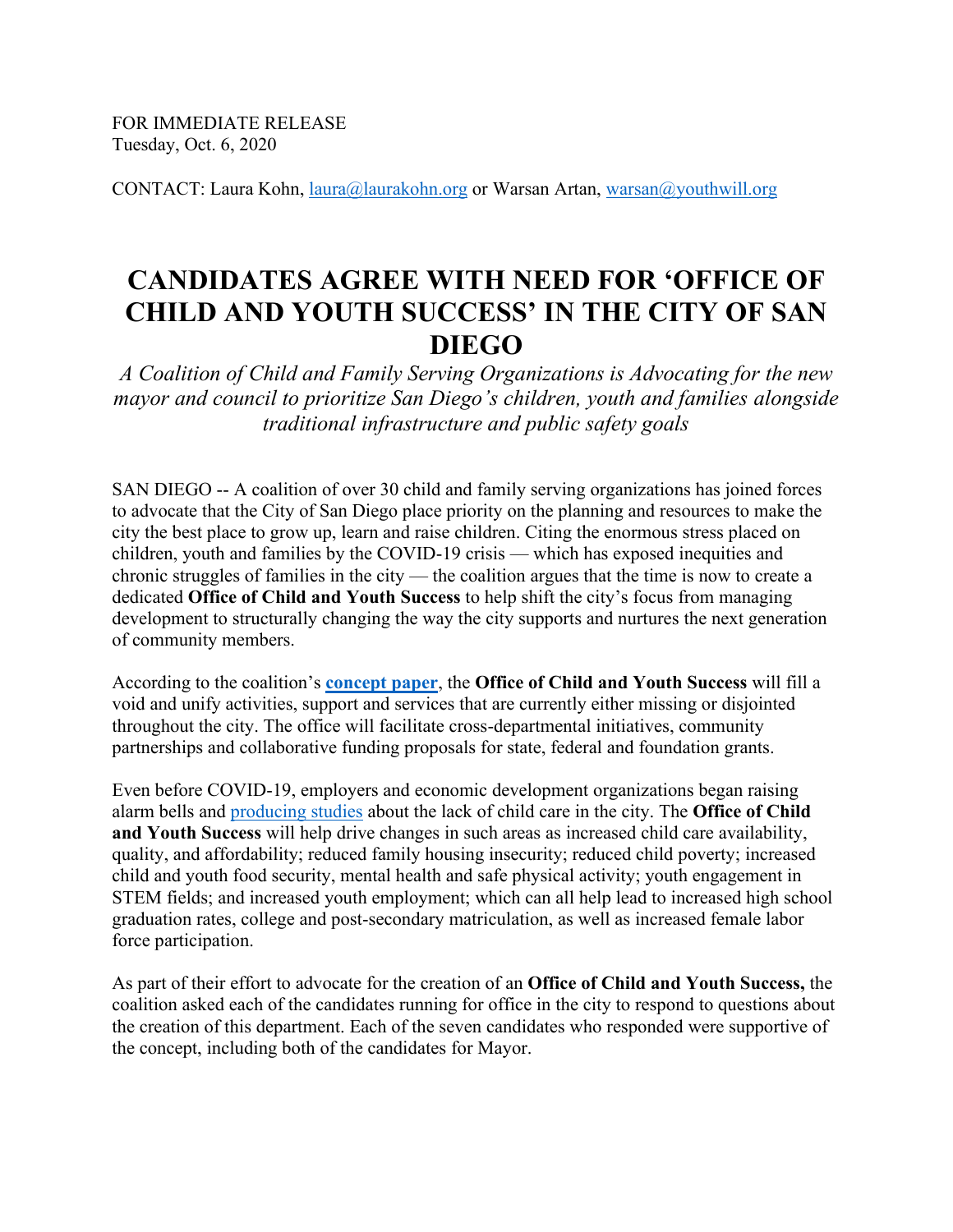"First, I think there's a lack of the youth voice at City Hall. The City has a Youth Commission, but it's not functional – it needs to be, and I will change that as Mayor," mayoral candidate **Assemblymember Todd Gloria** said in his response. "Second, I think the City has not done enough to invest in city infrastructure that serves youth and their families. That's inclusive of our sidewalks and transportation infrastructure, but also our parks and recreation facilities. We have to change that."

While not all the respondents committed to precisely what the coalition is advocating for, they all agree the need is there.

"As Mayor, my office will include a School Engagement Coordinator who will develop partnerships between employers and schools so that, from a young age, children are aware of the opportunities available to them," responded **City Councilmember Barbara Bry**, also running for Mayor. "I will initiate collaboration among our city, the County, and other local cities, to promote development of more childcare programs and facilities, located where they can best serve our residents' needs, and facilitate establishing a larger network of private in-home childcare facilities."

The office will be created with the assistance of the National League of Cities, and modeled after similar offices in Seattle, San Francisco, Baltimore and Denver.

"A lot of times we look at issues such as housing, food insecurity or unemployment as issues that impact adults and forget how these issues jeopardize the well-being of our children and youth," said Warsan Artan, Youth Organizer for Youth Will\_\_. "When city government starts to listen to our children, to our youth, and our families and we'll see the quality of life improve for everyone."

To support economic recovery from the pandemic, education, child care and youth services will need to be elevated as top priorities as a new mayor and five new city councilmembers take office. Here are responses from City Council candidates about the concept paper and the proposed creation of the **Office of Child and Youth Success** (full responses can be **[found here](https://www.sandiegoforeverychild.org/office-of-child-and-youth-success/)**):

# **Joe LaCava, Candidate for City Council District 1**

"I agree, our community must come together intentionally in support of children, youth, and their families if we are to have a resilient, equitable, and racially just recovery from the COVID-19 pandemic. It is a bold vision that every city and county should aspire to – irrespective of economic conditions, but timely as we plan for the recovery from the pandemic."

### **Will Moore, Candidate for City Council District 1**

"This is an extremely tough time for San Diego's budget. We still do not know what the long term effects of COVID will be or what kind of state and federal assistance we can expect. But the argument you have presented for the need for An Executive Office of Child and Youth Success is extremely convincing and as a council representative I will be very interested in exploring how we can make this happen."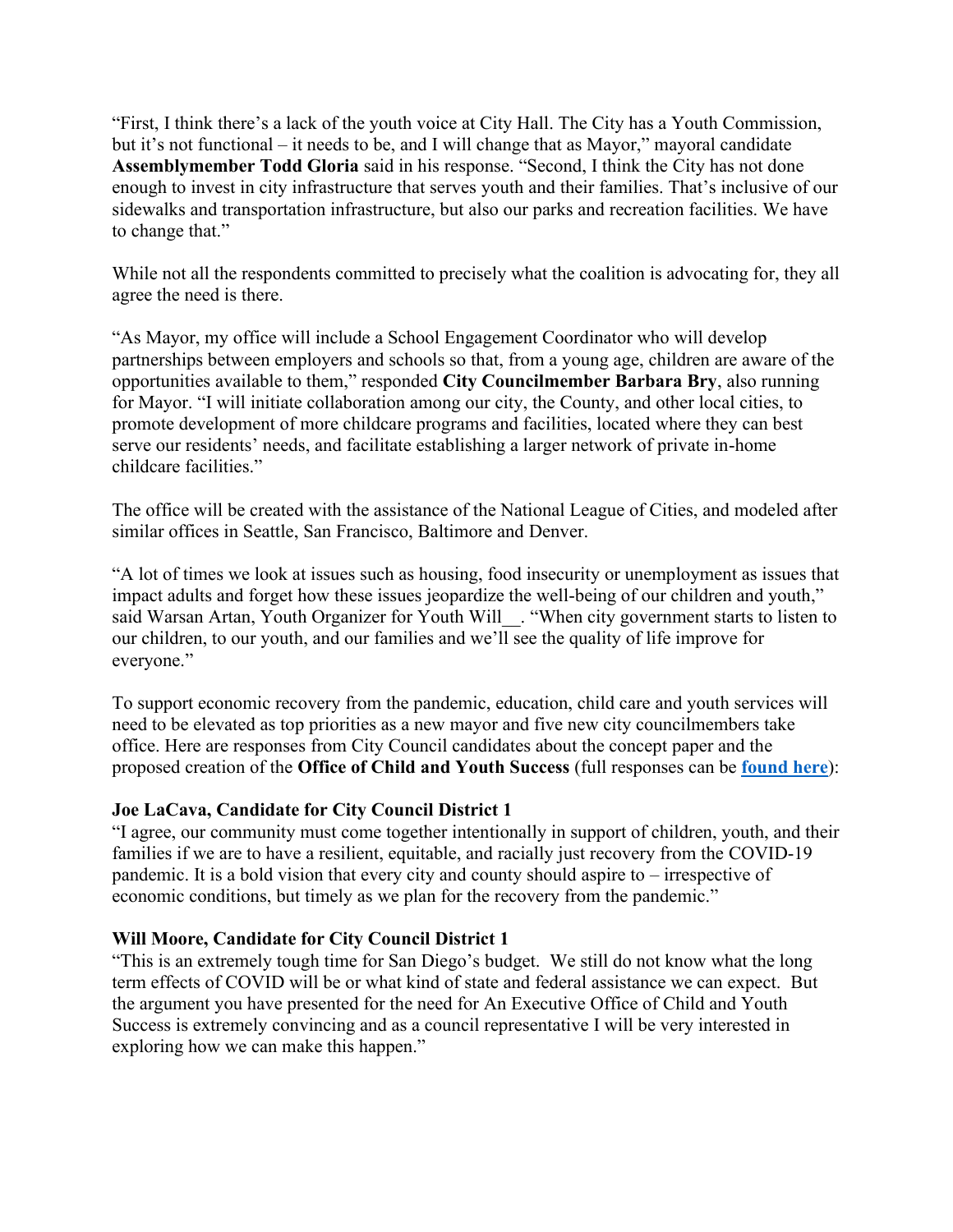## **Toni Duran, Candidate for City Council District 3**

"During this pandemic we have seen how access to education is not equitable for all. Not every family has access to a computer, other learning devices, or even internet access. The local Black Lives Matter organization put a call out for help for Black families who couldn't afford bookbags, notebooks, pens and pencils, hand sanitizer, masks, and more. I joined community members who answered that call, but we must do better."

## **Marni VonWilpert, Candidate for City Council District 5**

"One of the biggest gaps I see is access to childcare for working parents. Childcare is crucial to many working parents, and the cost of childcare in San Diego is very expensive. Moreover, not every child has access to basic technology, such as computers and the internet – which makes educational gaps in this era of distance learning even wider. San Diego youth also need good workforce development programs, especially as we have many Transitional Age Youth who are graduating from high school or college in the midst of an economic recession due to the pandemic. Finally, no child or youth in San Diego should face discrimination based on their race, ethnicity, sex, gender, gender identity, religion, or LGBTQ+ status."

# **Raul Campillo, Candidate for City Council District 7**

"If this were in place right now, we would see a coordinated effort to assist parents struggling to care and provide opportunities to their children during COVID. As a former teacher, I also know that the expanded opportunities for true accessibility to learning, physical, and social activities promotes the well-being of children and families. So, to that end, I would make sure that the Office of Child and Youth Success would be listed in my budget priorities memorandum for the upcoming budget cycle, arguing that the \$350,000 initial investment is exactly that–an investment–which will provide excellent value."

### **Sean Elo, Candidate for City Council District 9**

"I fully support the creation of this office and would prioritize its funding in my budget priority memo and continuously advocate for its inclusion throughout the process."

"Because there is no plan, the services offered are insufficient and disjointed. For example, quality affordable childcare and preschool are inaccessible to many San Diegans. Additionally, there is a lack of afterschool programs for low and middle income families and an additional barrier to participation in the programs that do exist as a result of lack of transportation. For transitional aged youth, the City fails to provide the relatively inexpensive and incredibly fruitful assistance needed for those from lower income families to participate in critical career programs."